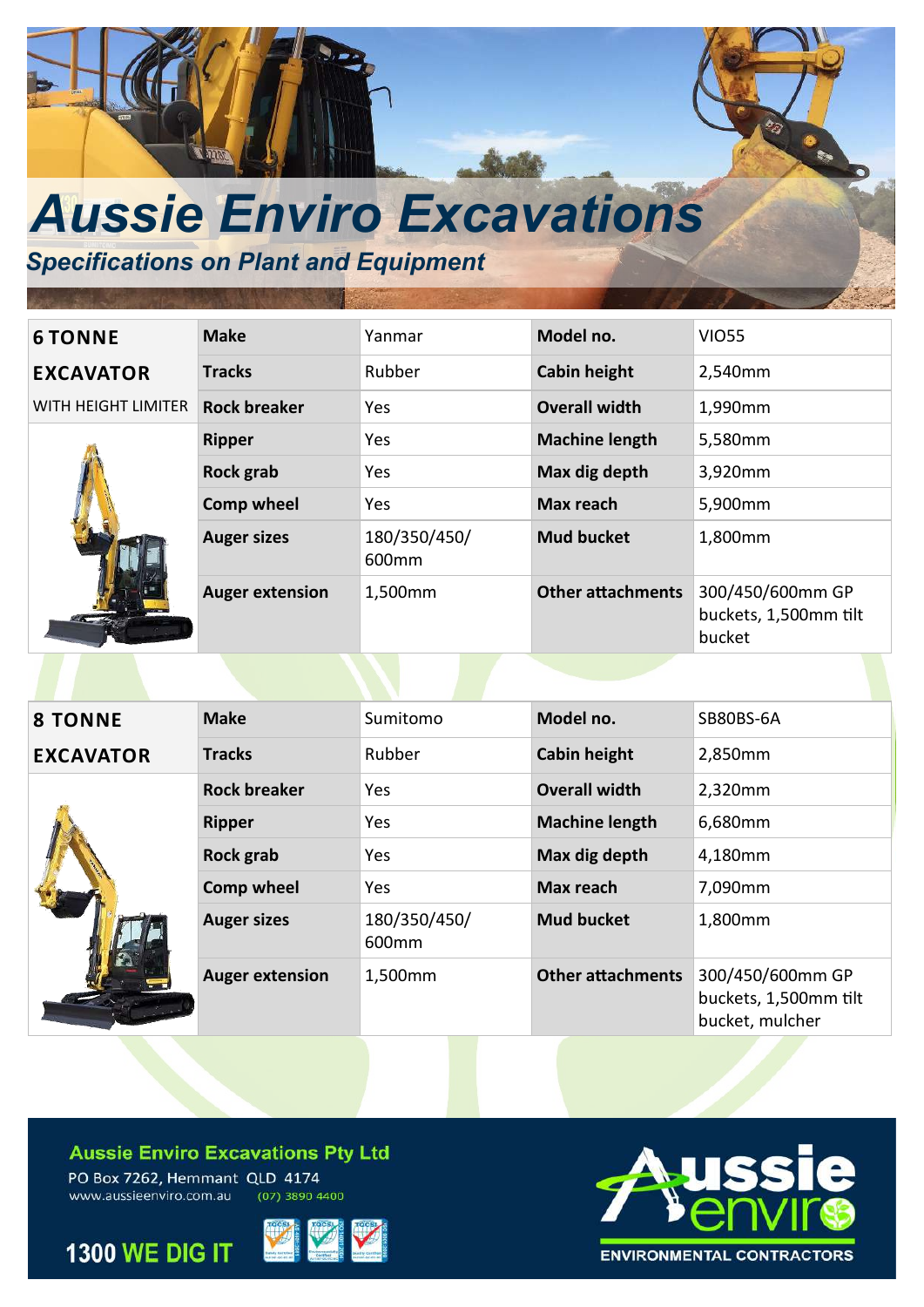

## *Specifications on Plant and Equipment*

| <b>14 TONNE</b>  | <b>Make</b>         | Sumitomo                           | Model no.                | SH145X-6                                                            |
|------------------|---------------------|------------------------------------|--------------------------|---------------------------------------------------------------------|
| <b>EXCAVATOR</b> | <b>Tracks</b>       | Steel                              | <b>Cabin height</b>      | 2,790mm                                                             |
|                  | <b>Rock breaker</b> | Yes.                               | <b>Overall width</b>     | 2,490mm                                                             |
|                  | <b>Ripper</b>       | Yes                                | <b>Machine length</b>    | 7,880mm                                                             |
|                  | Rock grab           | Yes                                | Max dig depth            | 5,510mm                                                             |
|                  | <b>Comp wheel</b>   | Yes.                               | Max reach                | 8,290mm                                                             |
|                  | <b>Augers</b>       | 350/450/600/<br>650 <sub>mm</sub>  | <b>Other buckets</b>     | 600/900mm dig bucket,<br>1,600mm tilt bucket,<br>1,800mm mud bucket |
|                  | <b>GP buckets</b>   | 450/600/900mm,<br>450mm with blade | <b>Other attachments</b> | Terminator mulcher,<br>vibration plate                              |

| <b>20 TONNE</b>  | <b>Make</b>             | Sumitomo        | Model no.             | SH210                                                                                                         |
|------------------|-------------------------|-----------------|-----------------------|---------------------------------------------------------------------------------------------------------------|
| <b>EXCAVATOR</b> | <b>Tracks</b>           | Steel           | <b>Overall height</b> | 2,960mm                                                                                                       |
|                  | <b>Rock breaker</b>     | Yes             | <b>Overall width</b>  | 2,990mm                                                                                                       |
|                  | <b>Ripper</b>           | Yes             | <b>Machine length</b> | 9,400mm                                                                                                       |
|                  | <b>Rock grab</b>        | Yes             | Max dig depth         | 6,650mm                                                                                                       |
|                  | Comp wheel              | Yes             | Max reach             | 9,900mm                                                                                                       |
|                  | <b>GP buckets</b>       | 600/1000/1200mm | <b>Other buckets</b>  | 1,800mm mud bucket,<br>600mm tilt bucket,<br>900mm dig bucket,<br>1,800mm sieve bucket,<br>batter tilt bucket |
|                  | <b>Screening bucket</b> | Yes             |                       |                                                                                                               |

#### **Aussie Enviro Excavations Pty Ltd**

PO Box 7262, Hemmant QLD 4174 www.aussieenviro.com.au  $(07)$  3890 4400



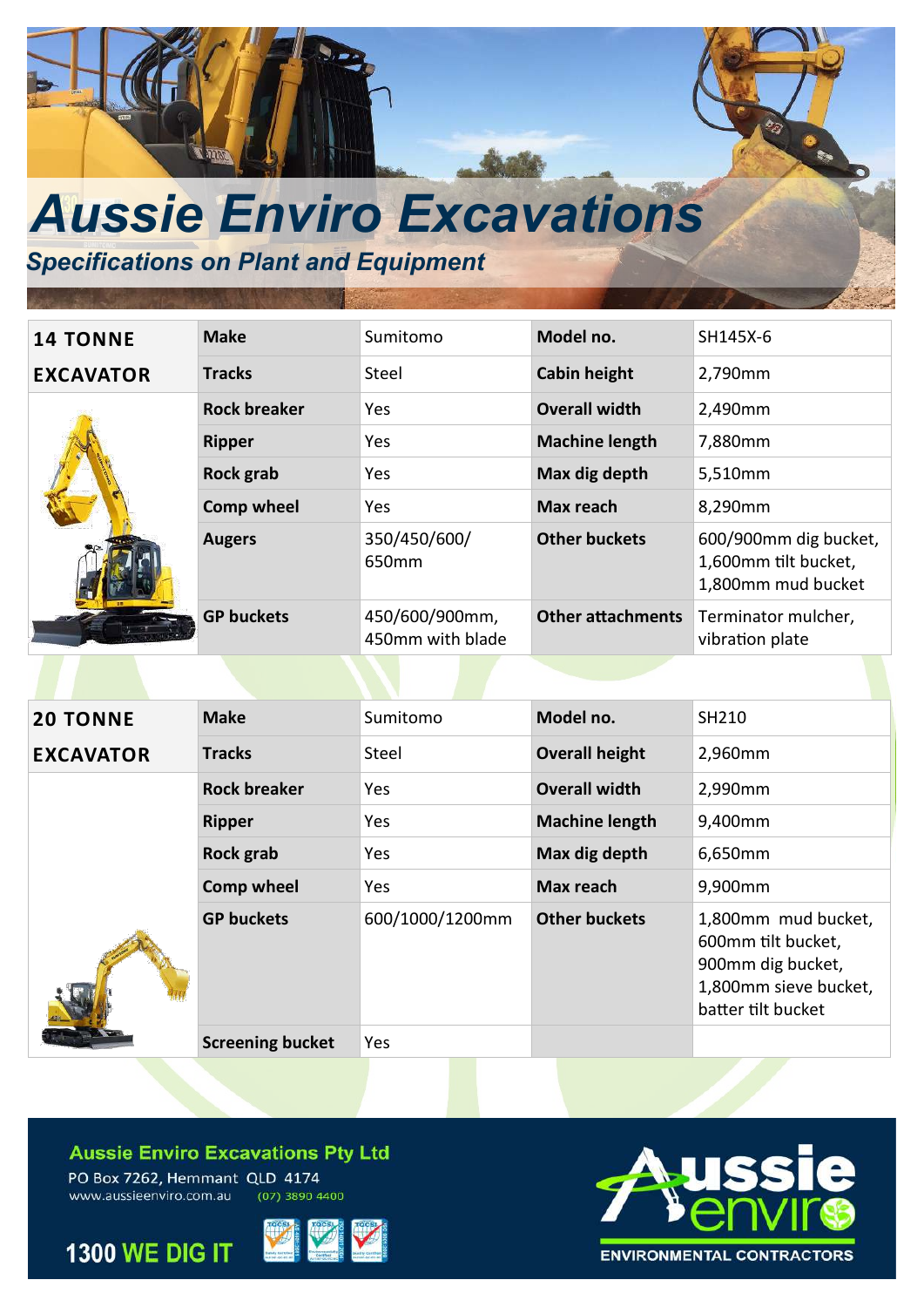

## *Specifications on Plant and Equipment*

| <b>25 TONNE</b>  | <b>Make</b>             | Sumitomo        | Model no.                | SH240                                                                                                                                      |
|------------------|-------------------------|-----------------|--------------------------|--------------------------------------------------------------------------------------------------------------------------------------------|
| <b>EXCAVATOR</b> | <b>Tracks</b>           | Steel           | <b>Overall height</b>    | 3,150mm                                                                                                                                    |
|                  | <b>Rock breaker</b>     | <b>Yes</b>      | <b>Overall width</b>     | 3,190mm                                                                                                                                    |
|                  | <b>Ripper</b>           | <b>Yes</b>      | <b>Machine length</b>    | 9,930mm                                                                                                                                    |
|                  | <b>Rock grab</b>        | <b>Yes</b>      | Max dig depth            | 6,900mm                                                                                                                                    |
|                  | <b>Comp wheel</b>       | <b>Yes</b>      | Max reach                | 10,280mm                                                                                                                                   |
|                  | <b>GP buckets</b>       | 600/1000/1200mm | <b>Other buckets</b>     | 1,800mm mud bucket,<br>1,800mm batter bucket,<br>1,600mm tilt bucket,<br>1,200mm dig bucket<br>1,800mm sieve bucket,<br>batter tilt bucket |
|                  | <b>Screening bucket</b> | Yes             | <b>Other attachments</b> | Smooth drum roller                                                                                                                         |

| <b>35 TONNE</b>  | <b>Make</b>             | Sumitomo        | Model no.                | SH330                                                       |
|------------------|-------------------------|-----------------|--------------------------|-------------------------------------------------------------|
| <b>EXCAVATOR</b> | <b>Tracks</b>           | Steel           | <b>Overall height</b>    | 3,290mm                                                     |
|                  | <b>Rock breaker</b>     | No              | <b>Overall width</b>     | 3,290mm                                                     |
|                  | <b>Ripper</b>           | Yes             | <b>Machine length</b>    | 11,040mm                                                    |
|                  | Rock grab               | No              | Max dig depth            | 7,340mm                                                     |
|                  | <b>Comp wheel</b>       | Yes             | Max reach                | 11,170mm                                                    |
|                  | <b>GP buckets</b>       | 600/1500/1800mm | <b>Other buckets</b>     | 1,800mm mud bucket,<br>batter bucket, 1,500mm<br>dig bucket |
|                  | <b>Screening bucket</b> | Yes             | <b>Other attachments</b> | Smooth drum roller                                          |
|                  |                         |                 |                          |                                                             |

#### **Aussie Enviro Excavations Pty Ltd**

PO Box 7262, Hemmant QLD 4174 www.aussieenviro.com.au  $(07)$  3890 4400

**1300 WE DIG IT**